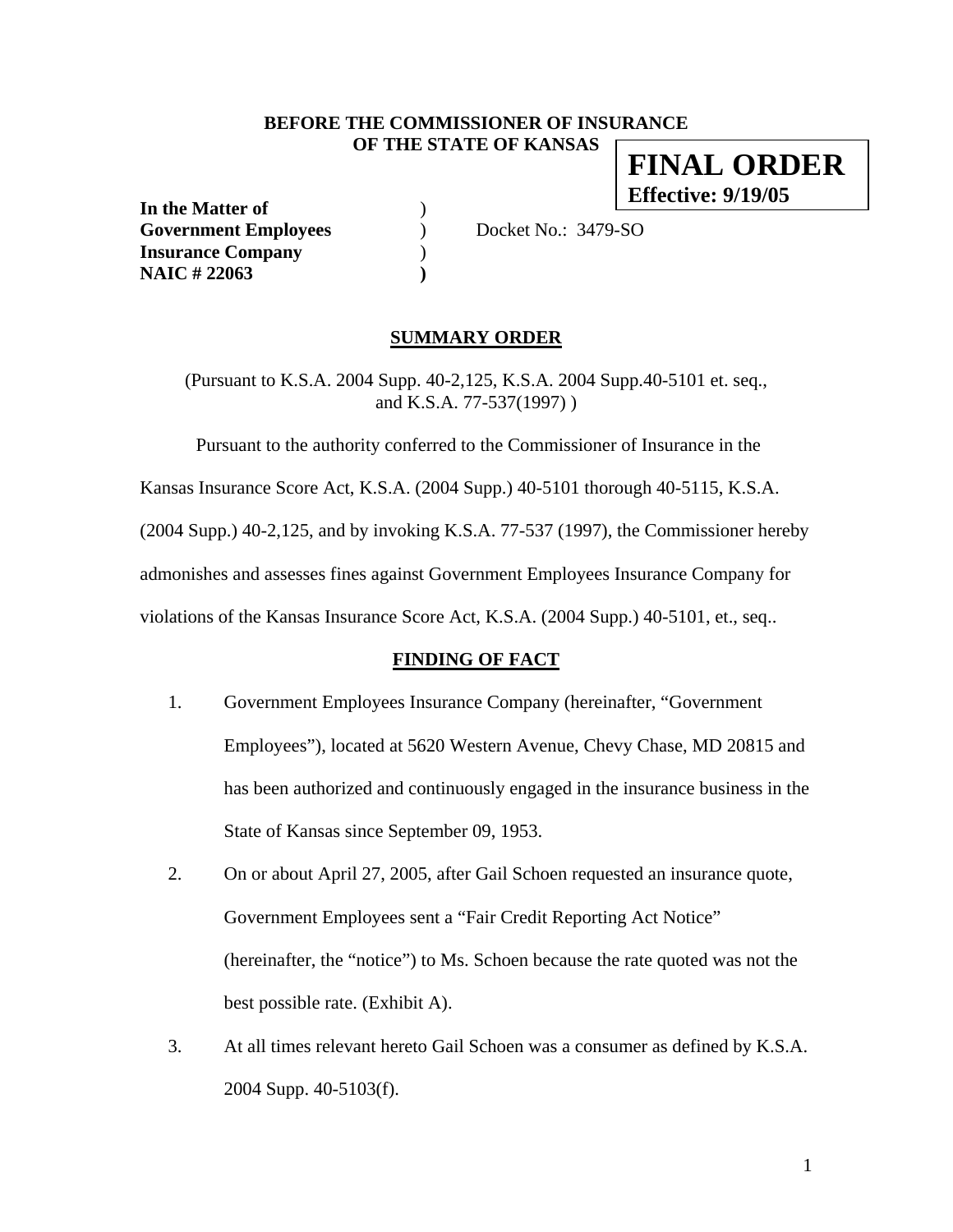- 4. The notice did not provide a specific reason for the adverse action.
- 5. After obtaining a copy of her credit report, which reflects no adverse credit information whatsoever, Gail Schoen filed a complaint with the Kansas Insurance Department regarding the notice.
- 6. The notice states: "since we may have been able to offer you a lower rate had the report been more favorable. we [sic] treat our decision as an adverse action under the Fair Credit Reporting Act." (Exhibit A).
- 7. The notice contains no other reason for the adverse action taken by Government Employees.
- 8. On or about July 14, 2005, James J. Welch, Director of the Consumer Assistance Division of the Kansas Insurance Department wrote Government Employees and requested that Government Employees, "explain the reason for the adverse action against Gail Schoen in clear and specific language."
- 9. On August 1, 2005 Donald L. Larson Jr. responded to the Department inquiry and stated, "In the instant case, Ms Schoen's "adverse action" notice did not contain any explanatory reasons because her credit file was a "no hit. In other words, GEICO was not able to obtain Ms. Schoen's consumer credit file based upon information that was provided at the time of her request for an insurance rate quote. Since there was no consumer credit information to populate the explanatory field the "adverse action" notice field remained blank."

# **APPLICABLE LAW**

10. On July 1, 2003, the Kansas "Insurance Score Act", K.S.A. 40-5101 et., seq., (Hereinafter "the act") became law.

2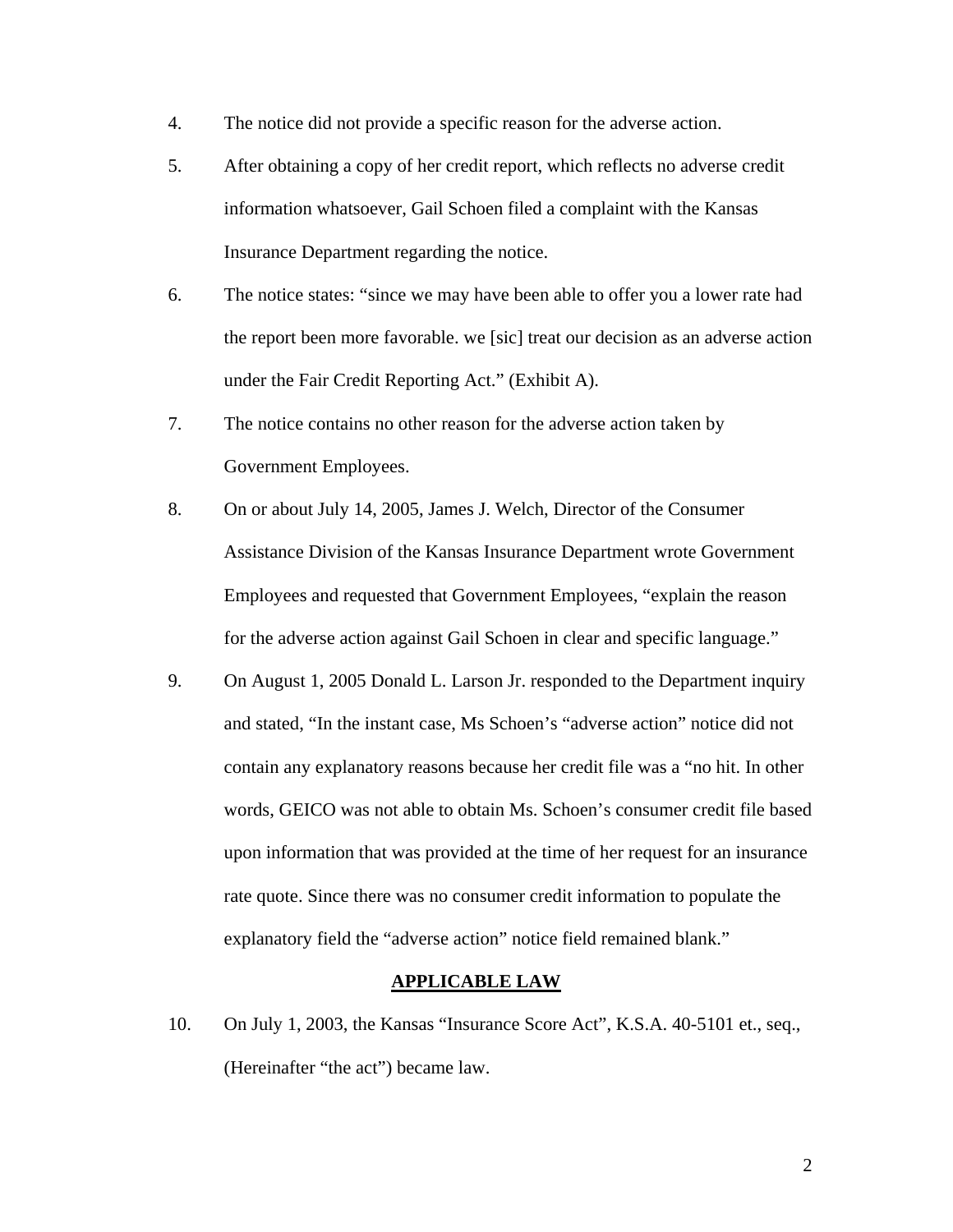11. K.S.A. (2004 Supp) 40-5107, of the act, provides as follows:

"(a) If an insurer takes an adverse action based upon credit information, the insurer shall provide written notification to the consumer a notice that: (1) An adverse action has been taken, in accordance with the requirements of the federal fair credit reporting act as set forth in, 15 USC 1681m(a); and (2) explains the reason for such adverse action.

(b) Each reason must be provided in sufficiently clear and specific language so that a person can identify the basis for the insurer's decision to take such adverse action. An insurer shall provide a procedure whereby a consumer may review an adverse action based on credit information. Such procedure shall be consistent with the provisions of K.S.A. 40-2,112 and amendments thereto. The insurer and the insurer's agent shall be immune from any action arising from information provided to the insured through such process. The insurer shall not be found in violation of rate filings by adjusting an insured's rate in such a manner.

(c) The use of generalized terms such as 'poor credit history,' 'poor credit rating,' or 'poor insurance score' shall be deemed not to comply with requirements of this section."

**History:** L. 2003, ch. 88, § 8; July 1.

12. K.S.A. 40-5112 2004 Supp. **Powers of commissioner** provides:

Whenever an insurer is found to be in violation of any provision of this act, the commissioner shall proceed under <u>K.S.A.</u> 40-2,125 and amendments thereto.

**History:** <u>L. 2003, ch. 88, § 13</u>; July 1.

13. K.S.A. 40-2,125 (2000) provides, in relevant part, as follows:

## **"Violation of insurance laws; failure to file reports; penalties; emergency temporary cease and desist orders; definitions.**

(a) If the commissioner determines after notice and opportunity for a hearing that any person has engaged or is engaging in any act or practice constituting a violation of any provision of Kansas insurance statutes or any rule and regulation or order thereunder, the commissioner may in the exercise of discretion, order any one or more of the following:

(1) Payment of a monetary penalty of not more than \$1,000 for each and every act or violation, unless the person knew or reasonably should have known such person was in violation of the Kansas insurance statutes or any rule and regulation or order thereunder, in which case the penalty shall be not more than \$2,000 for each and every act or violation;

(2) suspension or revocation of the person's license or certificate if such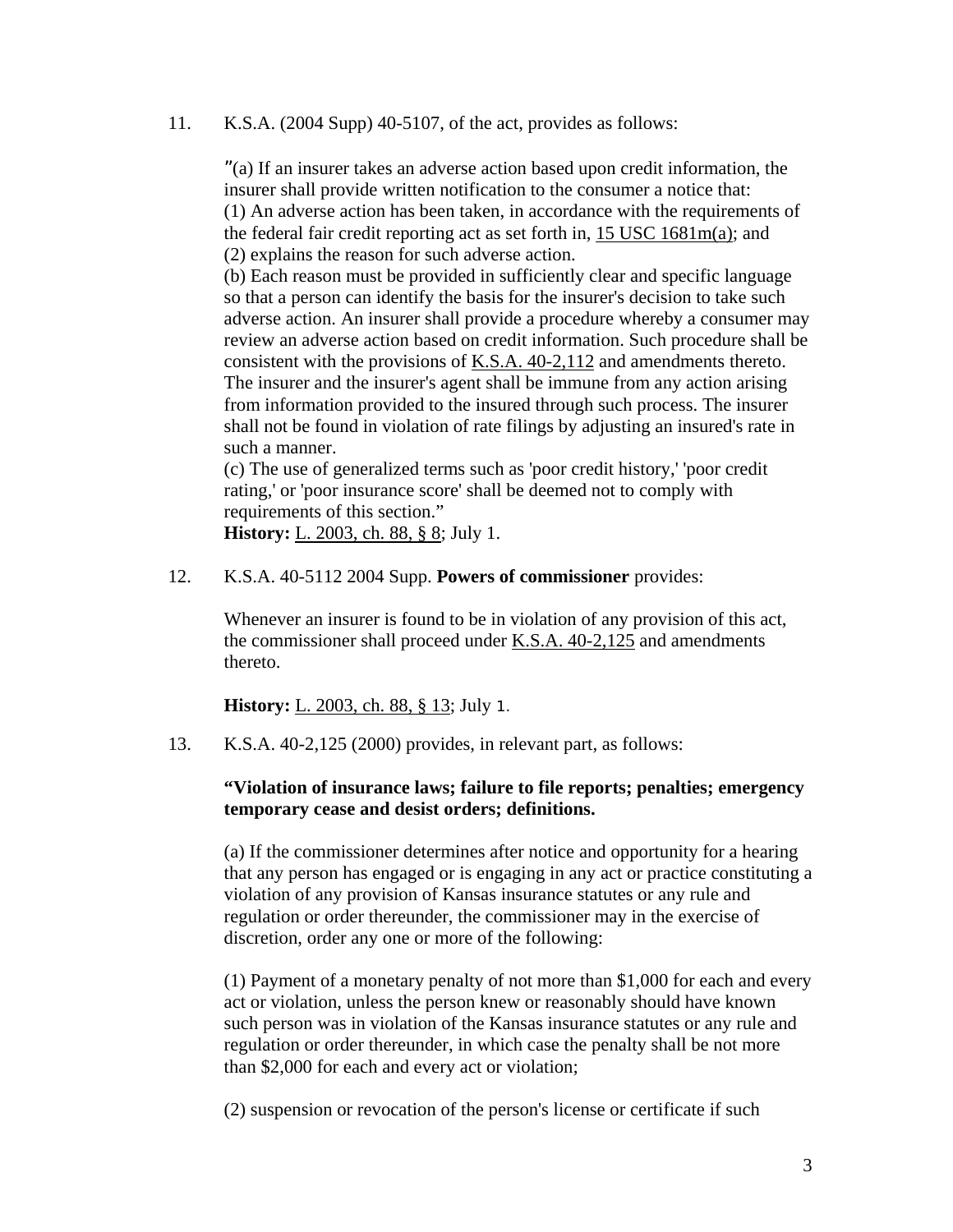person knew or reasonably should have known that such person was in violation of the Kansas insurance statutes or any rule and regulation or order thereunder; or

(3) that such person cease and desist from the unlawful act or practice and take such affirmative action as in the judgment of the commissioner will carry out the purposes of the violated or potentially violated provision.

(b) If any person fails to file any report or other information with the commissioner as required by statute or fails to respond to any proper inquiry of the commissioner, the commissioner, after notice and opportunity for hearing, may impose a penalty of up to \$500 for each violation or act, along with an additional penalty of up to \$100 for each week thereafter that such report or other information is not provided to the commissioner…."

**History:** L. 1989, ch. 132, § 1; L. 1997, ch. 24, § 1; July 1.

#### **CONCLUSIONS OF LAW**

 Government Employees is subject to the regulatory authority conferred to the Insurance Commissioner of the state of Kansas by the Kansas insurance statutes and regulations promulgated thereto. The Commissioner has jurisdiction over the subject matter of this proceeding and this proceeding is held in the public interest.

The Kansas Insurance Score Act's (hereinafter the KISA), definition of "consumer report" is very broad. It encompasses a credit reporting agency's communication to an insurance company that a consumer does not have enough information on file for an insurance score to be calculated. Specifically, K.S.A. 40- 5103(i) explains that "[t]he term 'Credit report' means any written, oral, or other communication of information by a consumer reporting agency bearing on a consumer's credit worthiness, credit standing, [or] credit capacity ····" (emphasis added). Reporting that an agency cannot obtain information regarding a consumer or that a consumer has insufficient credit information on file conveys a message regarding the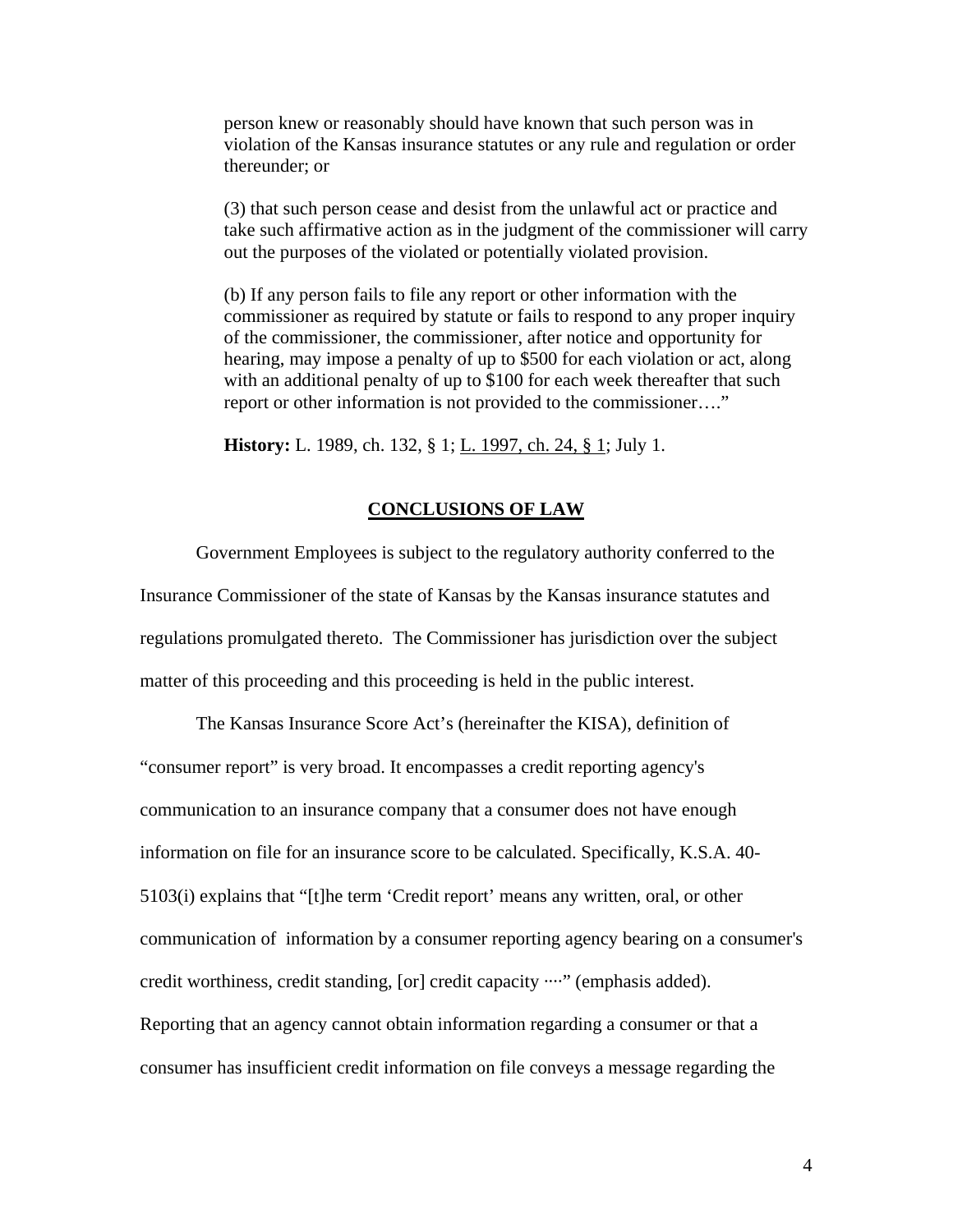consumer's creditworthiness, standing, and capacity that makes his obtaining of credit far more difficult. Such a report suggests that the consumer cannot show that the consumer does or does not pay debts in a timely manner. That information may be false: The credit agency may have conveyed the wrong information or insufficient identifiers which may result a credit agency searching the wrong records, missing data that would have shown that the applicant is indeed creditworthy. Providing notice therefore serves the statutory purpose of allowing the consumer to correct errors in credit reports and insurance scores. A communication that a consumer has no information available or an insufficient credit history to permit the calculation of a credit rating qualifies as "a consumer report" within the meaning of the Kansas Insurance Score Act.

### **I. GOVERNMENT EMPLOYEES VIOLATED K.S.A. 40-5107 2004 Supp. (a) (2) and K.S.A. 2004 Supp. 40-5107 (b) OF THE KANSAS INSURANCE SCORE ACT**

 The adverse action notice sent by Government Employees to Gail Schoen, a Kansas Consumer, (Exhibit A), violates K.S.A. 40-5107 (a) (2) by failing to explain the reason for the adverse action. The adverse action notice sent by Government Employees to Gail Schoen a Kansas Consumer, (Exhibit A), violates K.S.A. 40-5107 (b) by failing to provide a clear and specific reason for the insurer's decision to take the adverse action.

### IT IS THEREFORE ORDERED THAT:

(a) Government Employees is hereby ordered to pay an administrative fine in the amount of One Hundred Dollars and no/cents (\$100.00) for each violation of 40-5107 and pursuant to K.S.A. 40-  $2407(a)(1)$ , and the Commissioner hereby orders that Government Employees immediately cease and desist from violating The

5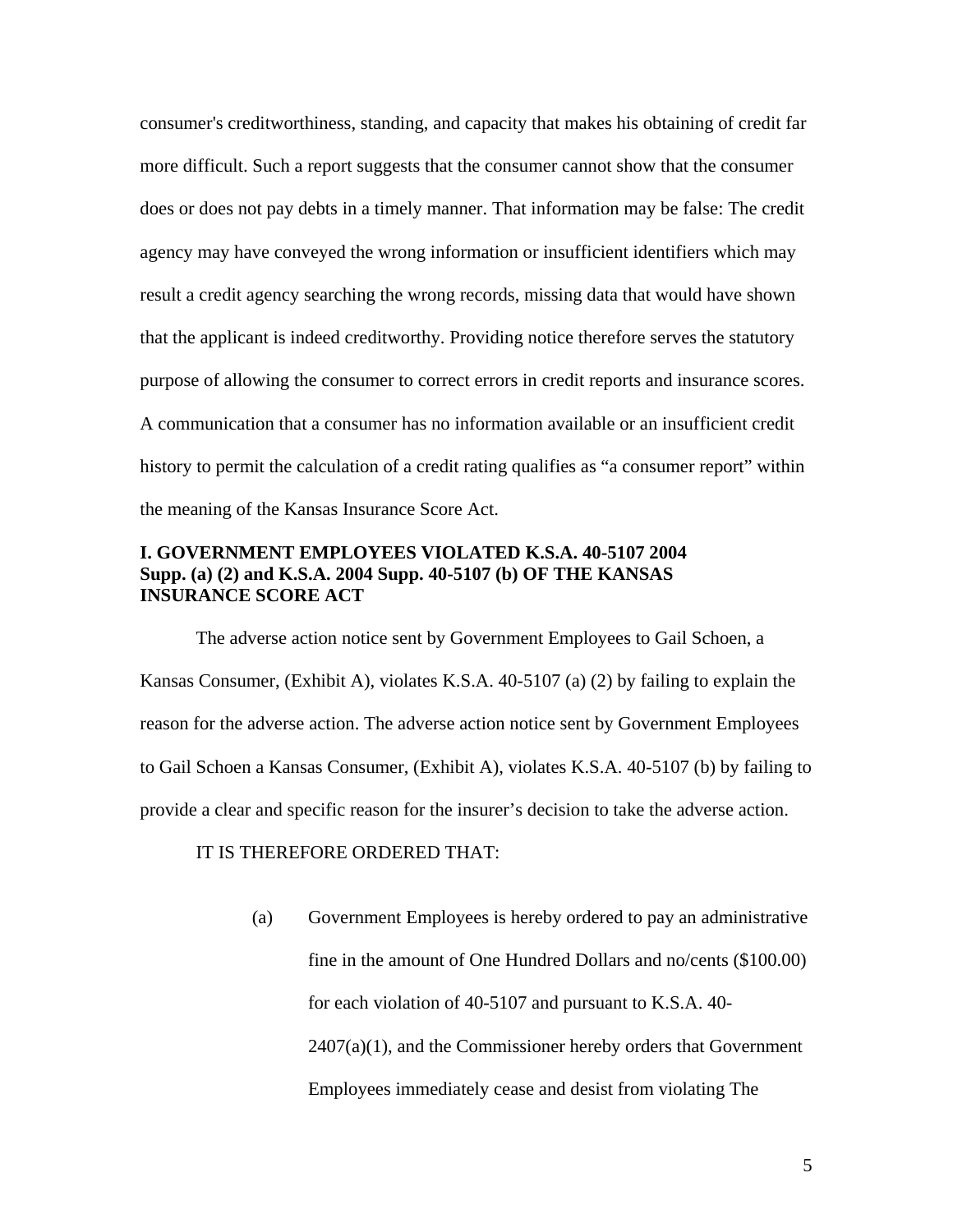Kansas Insurance Score Act K.S.A. 2004 Supp. 40-5101 through 40-5114.

- (b) The fine, in the total amount of Two Hundred Dollars and no/cents (\$200.00), assessed in the above-stated paragraph (a) is due and payable to the Commissioner of Insurance, State of Kansas, from the date of receipt of this Order.
- **(c)** Government Employees is herein further ordered to comply with all applicable provisions set forth in K.S.A. 2004 Supp. 40-5101 through 5114 and amendments thereto, "The Insurance Score Act".
- **(d) IT IS SO ORDERED THIS \_1st\_ DAY OF SEPTEMBER, 2005, IN THE CITY OF TOPEKA, COUNTY OF SHAWNEE, AND STATE OF KANSAS.**



 $\angle$ /s/ Sandy Praeger $\angle$ Sandy Praeger Commissioner of Insurance

 $\frac{1}{s}$   $\frac{1}{s}$   $\frac{1}{s}$   $\frac{1}{s}$   $\frac{1}{s}$   $\frac{1}{s}$   $\frac{1}{s}$   $\frac{1}{s}$   $\frac{1}{s}$   $\frac{1}{s}$   $\frac{1}{s}$   $\frac{1}{s}$   $\frac{1}{s}$   $\frac{1}{s}$   $\frac{1}{s}$   $\frac{1}{s}$   $\frac{1}{s}$   $\frac{1}{s}$   $\frac{1}{s}$   $\frac{1}{s}$   $\frac{1}{s}$   $\frac{1}{s}$  John W. Campbell General Counsel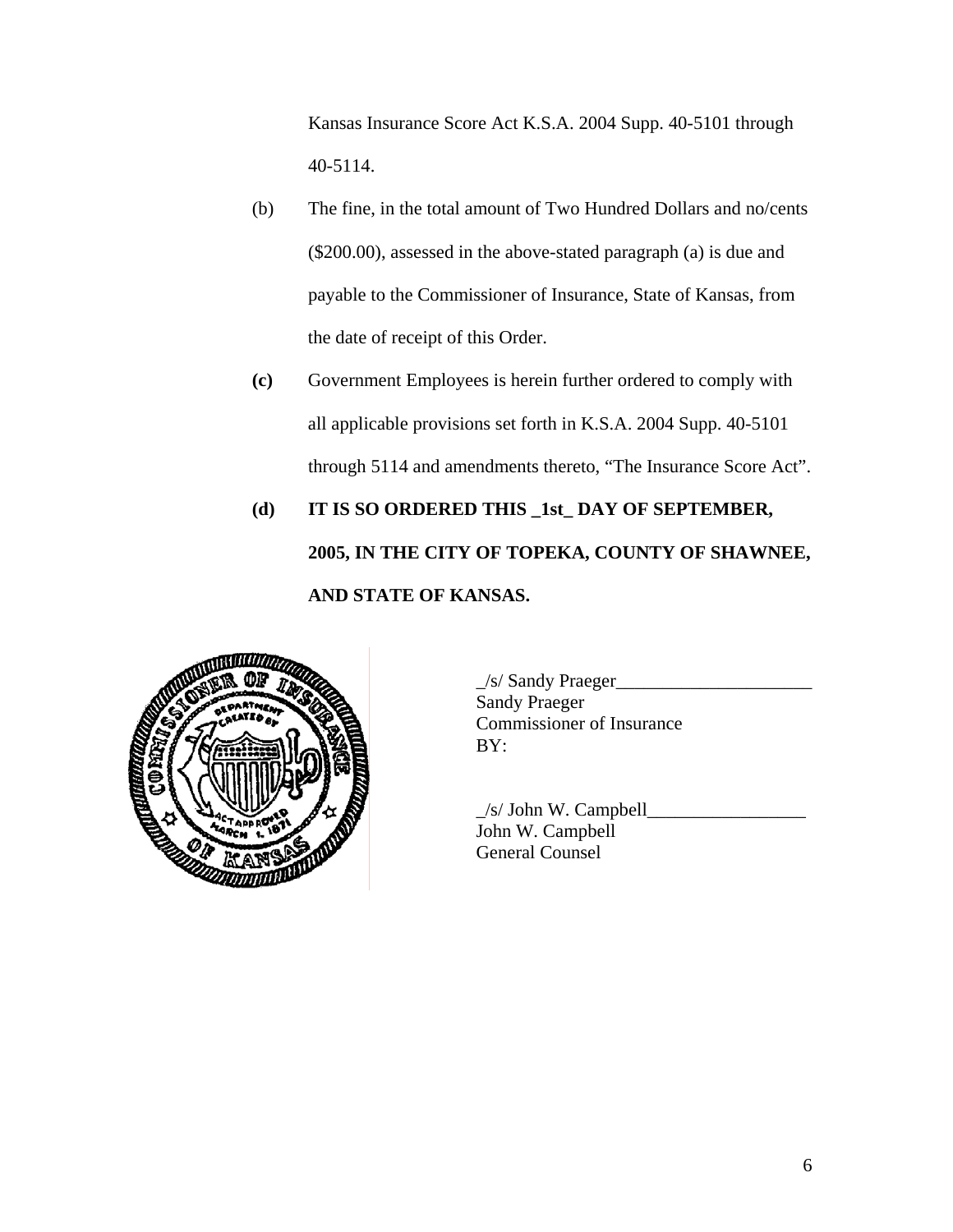### **CERTIFICATE OF SERVICE**

 The undersigned hereby certifies that he served the above and foregoing Summary Order on this  $1<sup>st</sup>$  day of September, 2005, by causing the same to be deposited in the United States Mail, first class postage prepaid, addressed to the following:

 Olza M. Nicely, President Government Employees Insurance Company 5620 Western Avenue Chevy Chase, MD 20815

And Donald L. Hansen Jr. Counsel for Government Employees Insurance Company One GEICO Plaza Washington, DC 20076-0001

> $/s/$  Robert E. Hiatt Robert E. Hiatt, Staff Attorney

#### **NOTICE OF RIGHTS**

 Government Employees Insurance Company ("Government Employees") is entitled to a hearing pursuant to K.S.A. §77-537, the Kansas Administrative Procedure Act. If Government Employees desires a hearing, the company must file a written request for a hearing with:

> John W. Campbell, General Counsel Kansas Insurance Department 420 S.W.  $9^{th}$  Street Topeka, Kansas 66612

 This request must be filed within fifteen (15) days from the date of service of this Order. If Government Employees requests a hearing, the Kansas Insurance Department will notify the company of the time and place of the hearing and information on the procedures, right of representation, and other rights of parties relating to the conduct of the hearing, before commencement of same.

 If a hearing is not requested in the time and manner stated above, this Summary Order shall become effective as a Final Order upon the expiration of time for requesting a hearing, pursuant to K.S.A. §77-613. In the event that Government Employees files a